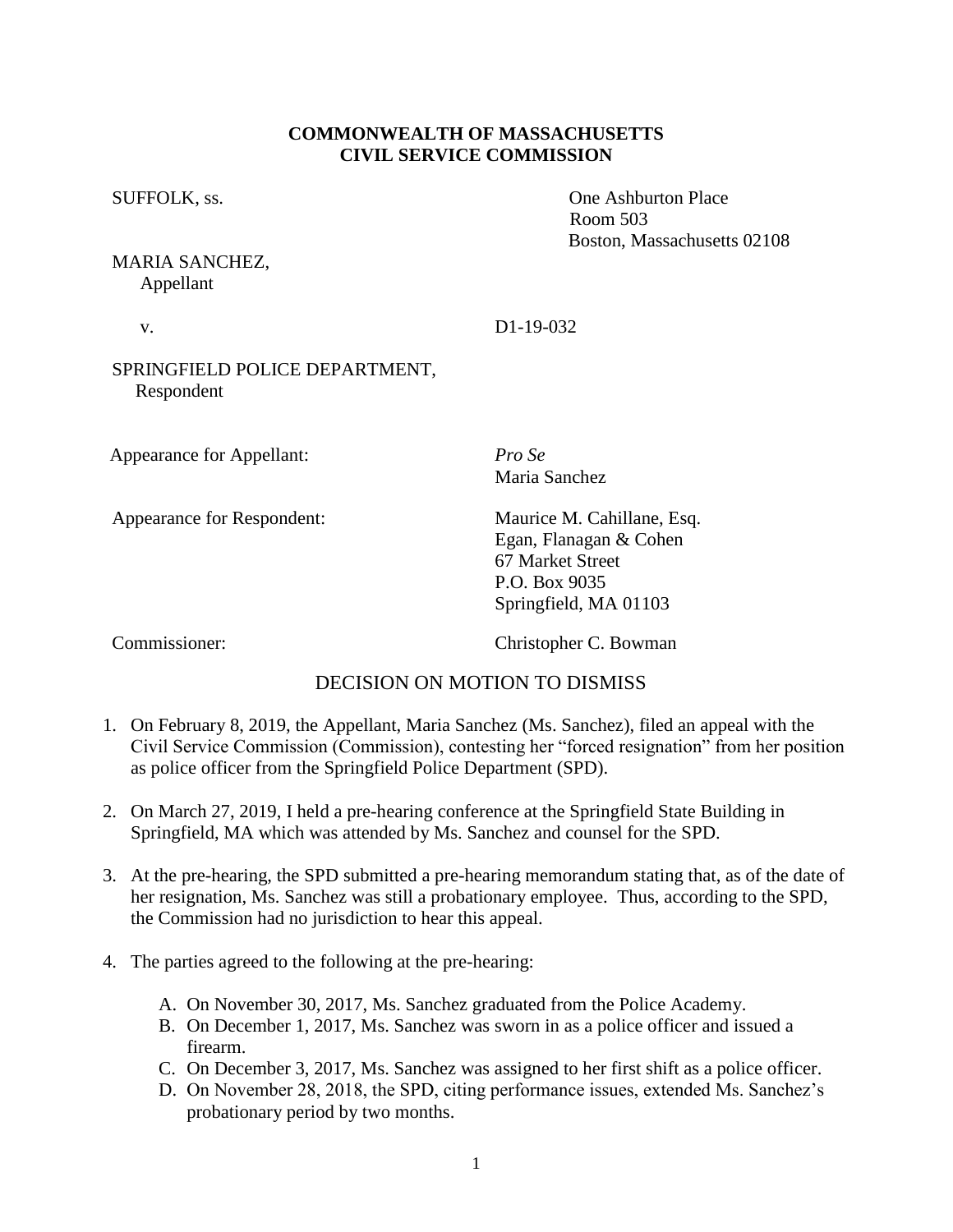- E. On February 1, 2019, Ms. Sanchez submitted her letter of resignation. Ms. Sanchez alleges it was a "forced resignation".
- 5. On April 26, 2019, the SFD submitted a Motion to Dismiss the Appellant's appeal, arguing that the Appellant's probationary period began on December 3, 2017, the day she was assigned to her first shift. Thus, according to the SPD, the Appellant's probationary period would not end until February 3, 2019 fourteen months (twelve months plus two extended months) after her first shift on December 3, 2019.
- 6. On May 27, 2019, Ms. Sanchez submitted a reply that did not address the substantive issue of when her probationary period began (i.e. – December 1, 2017 or December 3, 2017). She did, however, reference that she had been on injured leave from "for an approximate total time of 4 months" [the injured leave time actually included approximately six (6) weeks from 4/10/18 to 4/29/18 and again from 7/3/18 to 8/10/18].
- 7. On June 24, 2019, I notified the parties via email that I was taking administrative notice of the following March 21, 2003 memorandum from the state's Human Resources Division (HRD) regarding the start of a police officer's probationary period: [memorandum from the state's](https://www.mass.gov/files/documents/2016/07/nz/impact-student-officer-bill.doc?_ga=2.219175705.1233781130.1560798285-542557170.1552248761)  [Human Resources Division \(HRD\) dated March 21, 2003.](https://www.mass.gov/files/documents/2016/07/nz/impact-student-officer-bill.doc?_ga=2.219175705.1233781130.1560798285-542557170.1552248761) That memo states in part: " … the Human Resources Division has defined that a police officer's twelve-month probationary period begins upon successful completion of the police academy and allowed to perform the duties of a police officer."
- 8. Applying the HRD memorandum to the instant appeal, Ms. Sanchez's probationary period began on December 1, 2017, not December 3, 2017, as argued by the SPD.
- 9. On July 1, 2019, the SPD submitted a reply effectively arguing that HRD's memorandum was inconsistent with caselaw.
- 10. On July 8, 2019, Ms. Sanchez submitted a response which did not address the issue raised in the HRD memorandum.
- 11. On June 24, 2019, I notified the parties that I would be holding a motion hearing to address various issues, including but not limited to: the HRD memorandum referenced above; the period of injured leave referenced in the Appellant's May 27, 2019 submission; as well as whether the Appellant's resignation could or could not be construed as a constructive discharge.
- 12. On July 18, 2019, the Commission issued the following two (2) decisions related to, among other things, when the probationary period of a police officer begins:
	- **[Qirici, Enxhi v. Boston Police Department 7/18/19](https://www.mass.gov/doc/qirici-enxhi-v-boston-police-department-71819/download)**
	- **[Brandao, Emanuel v. Boston Police Department 7/18/19](https://www.mass.gov/doc/brandao-emanuel-v-boston-police-department-71819/download)**
- 13. In both of these decisions, the Commission, consistent with prior Commission decisions and HRD's 2003 memorandum, concluded that the police officers' probationary period began upon completing the police academy and being sworn in as a police officer.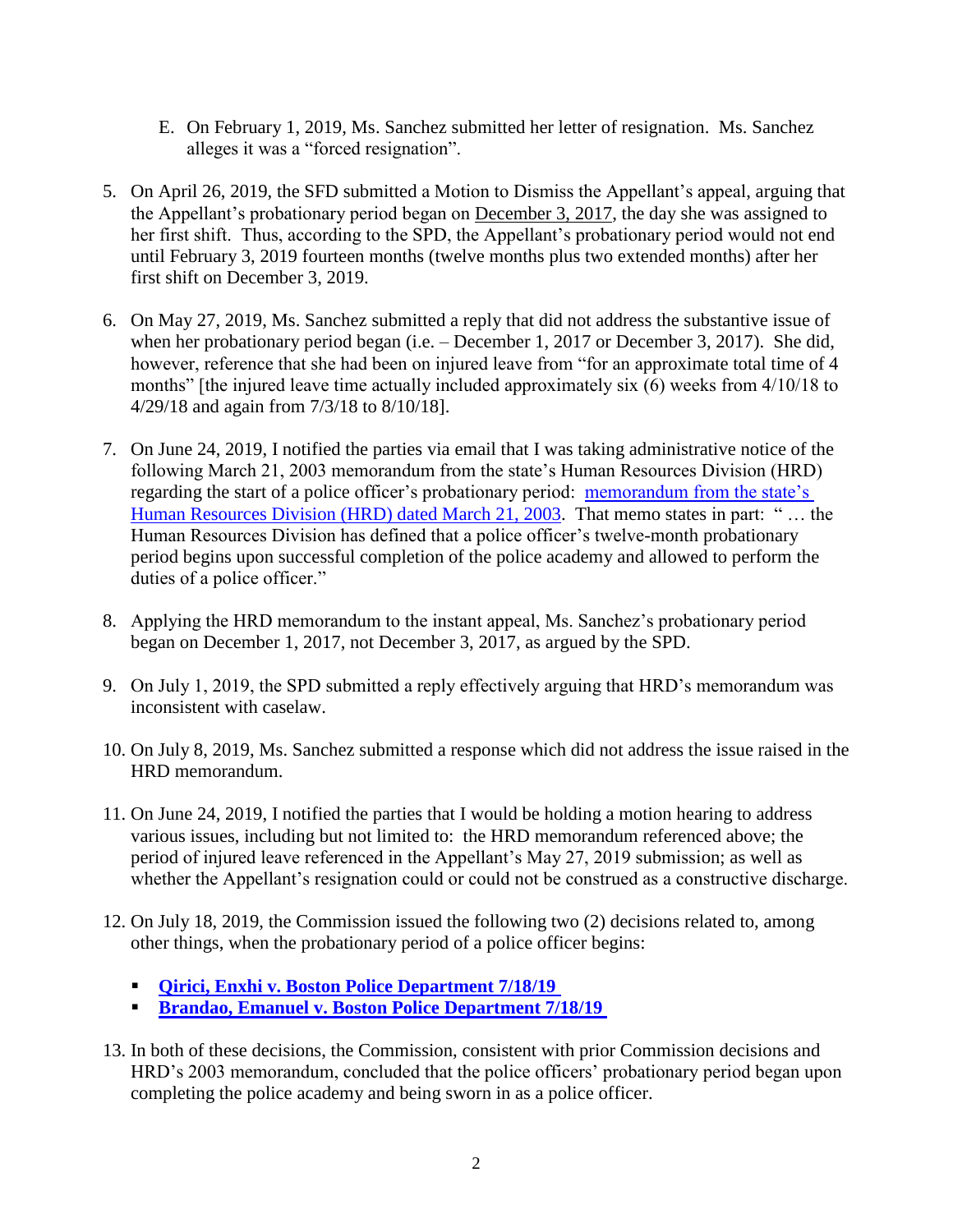- 14. On July 24, 2019, I held a motion hearing at the Springfield State Building which was attended by Ms. Sanchez and counsel for the SPD.
- 15. On August 13, 2019, the SPD submitted an amended Motion to Dismiss addressing the issue of Ms. Sanchez's injured leave and how, according to the SPD, it provided another reason why Ms. Sanchez had not completed her probationary period at the time of her separation from employment.
- 16. On August 25, 2019, Ms. Sanchez submitted a reply that argued, in part, that the SPD never notified her that her probationary period was being extended due to her injured leave. In the alternative, Ms. Sanchez argued that another non-minority police officer was out on injured leaver for a period greater than her, and, to her knowledge, that police officer's injured duty leave did not impact the date upon which he became a tenured police officer.
- 17. In their respective submissions, neither party indicated whether the SPD had notified the state's Human Resources Division (HRD) of Ms. Sanchez's termination. On September 3, 2019, I sent an email to counsel for the SPD to inquire as to whether such notification to HRD was made by the SPD. In response, I received a reply stating that HRD was notified, which was accompanied by an "Absence and Termination Notice (Form 56) which stated that the Ms. Sanchez's last date of employment was "2-1-19". The SPD checked "Resigned" as opposed to "Terminated – Probationary Period, Section 34".

# *Applicable Law*

G.L. c. 31, § 34 states in relevant part:

"During the probationary period, he may be subject to a performance evaluation during his first two months of service and a second evaluation may be conducted at least one month prior to his sixth month anniversary date of service. The appointing authority may extend the probationary period for a period of two months if the second evaluation of the probationary employee is unsatisfactory. Such evaluation may be utilized by the appointing authority, but in no instance shall the appointing authority be required to consider the results of such evaluation in a determination of granting such employee permanent or tenured status. Nothing contained herein shall require an appointing authority to evaluate a probationary employee and in no such instance shall such evaluation grant such probationary employee any greater rights than those contained in this section.

…

If the conduct or capacity of a person serving a probationary period or the character or quality of the work performed by him is not satisfactory to the appointing authority, he may, at any time after such person has served thirty days and prior to the end of such probationary period, give such person a written notice to that effect, stating in detail the particulars wherein his conduct or capacity or the character or quality of his work is not satisfactory, whereupon his service shall terminate. The appointing authority shall at the same time send a copy of such notice to the administrator. In default of such notice, such person shall be deemed to be a tenured employee upon the termination of such period.

If a full-time civil service employee is unable to work because of illness during the serving of his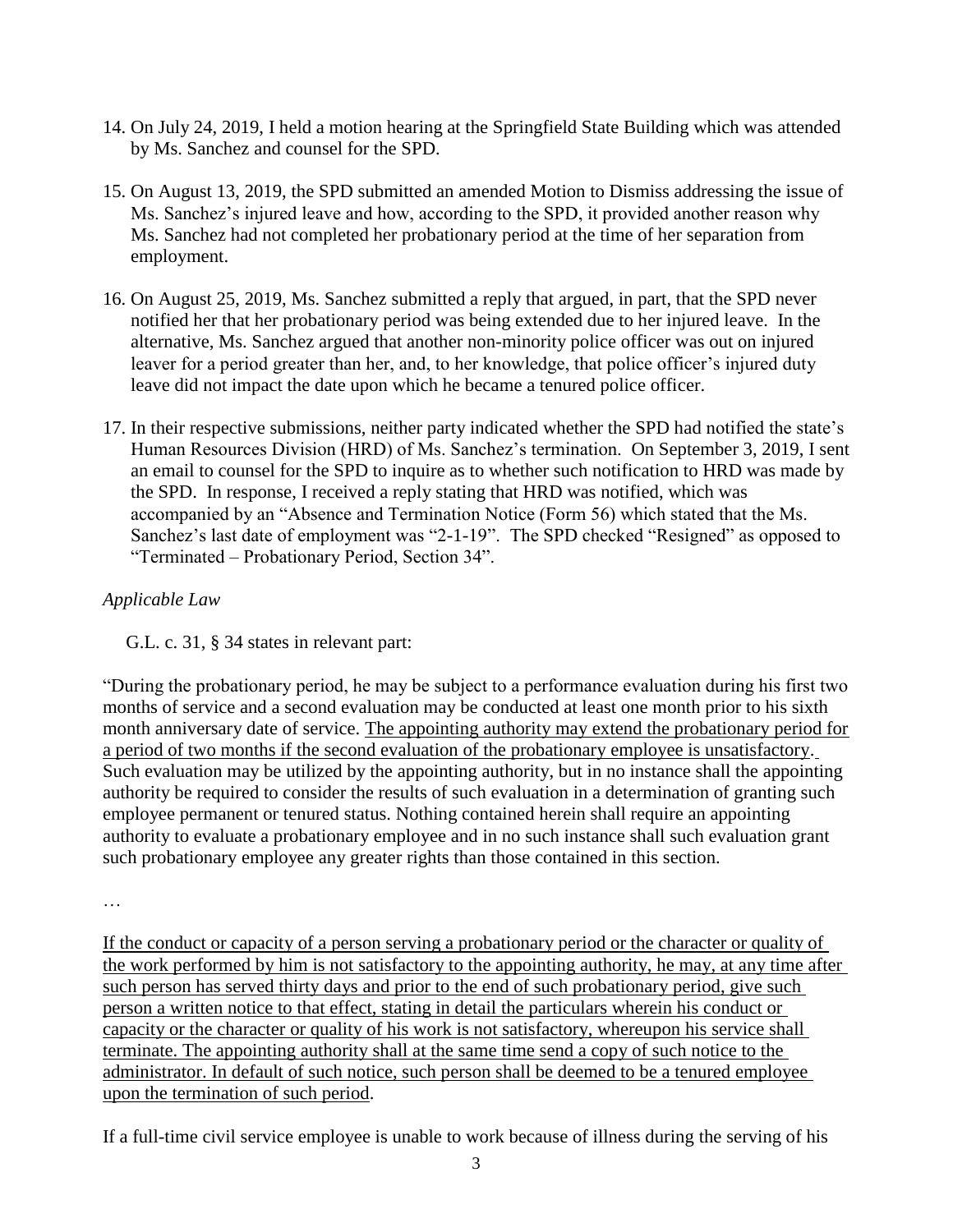probationary period, the appointing authority may postpone the serving of such period, provided that such employee has served an amount of time adequate to satisfy the appointing authority that his services should be retained and provided, further, that such employee shall, upon resuming employment, be required to perform service equal to a full probationary period.

If a person at the time of his appointment or during the serving of his probationary period is not actually employed because of educational leave, he shall not be regarded as a tenured employee until he has served a full probationary period or the remainder thereof, as the case may be, following the termination of said educational leave and his commencing of or return to employment.

The probationary period of an employee shall not be deemed to be interrupted by his temporary appointment pursuant to section six to a position in a higher title in the same departmental unit, by his temporary promotional appointment pursuant to section seven, or by his provisional promotion pursuant to section fifteen."

G.L. c. 31, § 41 states in relevant part:

"Except for just cause and except in accordance with the provisions of this paragraph, a tenured employee shall not be discharged, removed, suspended for a period of more than five days, laid off, transferred from his position without his written consent if he has served as a tenured employee since prior to October fourteen, nineteen hundred and sixty-eight, lowered in rank or compensation without his written consent, nor his position be abolished. Before such action is taken, such employee shall be given a written notice by the appointing authority, which shall include the action contemplated, the specific reason or reasons for such action and a copy of sections forty-one through forty-five, and shall be given a full hearing concerning such reason or reasons before the appointing authority or a hearing officer designated by the appointing authority. The appointing authority shall provide such employee a written notice of the time and place of such hearing at least three days prior to the holding thereof, except that if the action contemplated is the separation of such employee from employment because of lack of work, lack of money, or abolition of position the appointing authority shall provide such employee with such notice at least seven days prior to the holding of the hearing and shall also include with such notice a copy of sections thirty-nine and forty. If such hearing is conducted by a hearing officer, his findings shall be reported forthwith to the appointing authority for action. Within seven days after the filing of the report of the hearing officer, or within two days after the completion of the hearing if the appointing authority presided, the appointing authority shall give to such employee a written notice of his decision, which shall state fully and specifically the reasons therefor. Any employee suspended pursuant to this paragraph shall automatically be reinstated at the end of the first period for which he was suspended. In the case of a second or subsequent suspension of such employee for a period of more than five days, reinstatement shall be subject to the approval of the administrator, and the notice of contemplated action given to such employee shall so state. If such approval is withheld or denied, such employee may appeal to the commission as provided in paragraph (b) of section two."

G.L. c. 31, § 61 states:

"Following his original appointment as a permanent full-time police officer or fire fighter in a city, or in a town where the civil service law and rules are applicable to such position, a person shall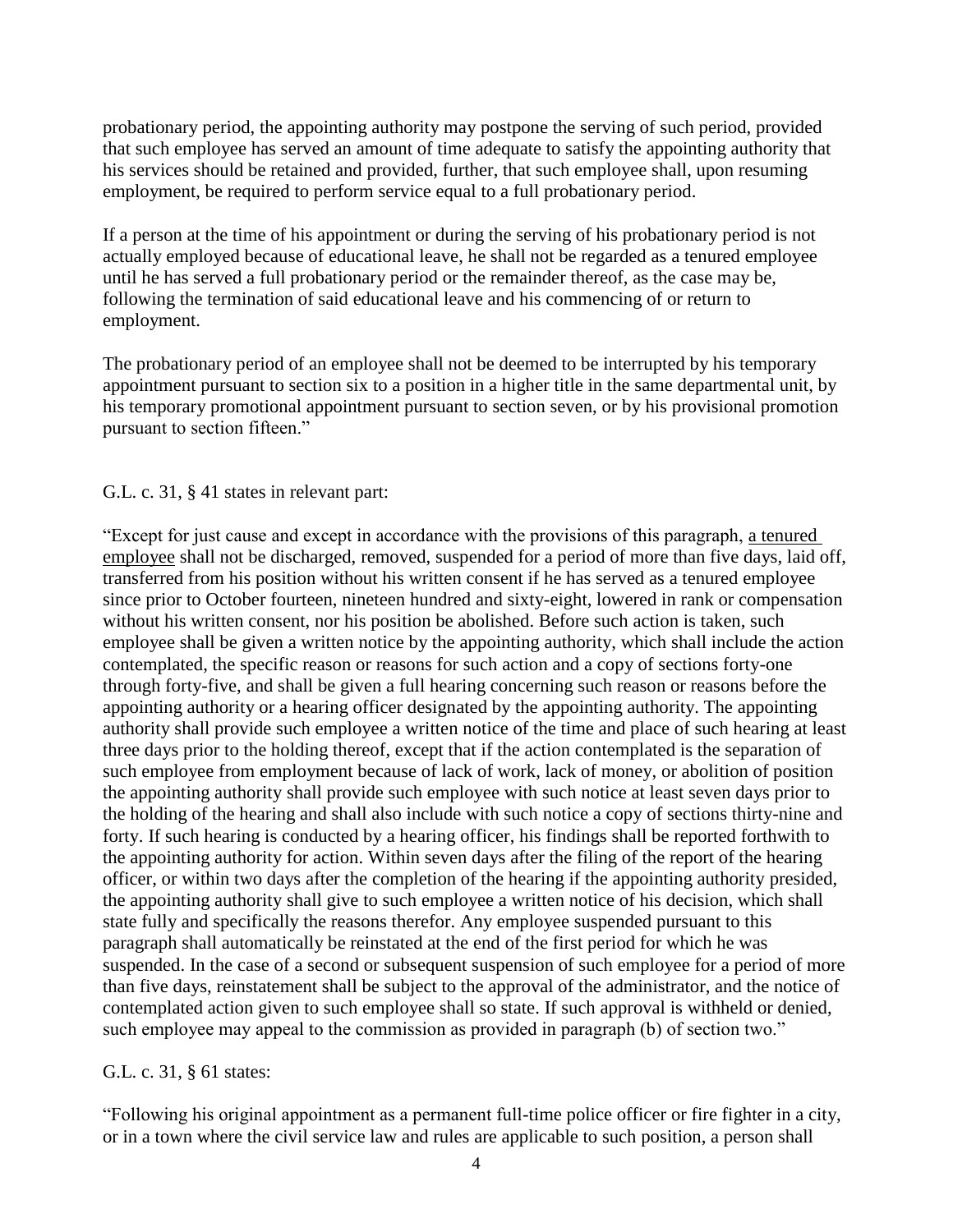actually perform the duties of such position on a full-time basis for a probationary period of twelve months before he shall be considered a full-time tenured employee in such position, except as otherwise provided by civil service rule. The administrator, with the approval of the commission, may establish procedures to ensure the evaluation by appointing authorities, prior to the end of such probationary period, of the performance of persons appointed as regular police officers or fire fighters."

The Personnel Administration Rules state in relevant part:

#### PAR.12 PROBATIONARY PERIOD

(2) The probationary period may be extended by the appointing authority beyond the period provided by law by the actual number of days of absence during the statutory period; written notice of such extension shall be given to the employee prior to the expiration of the statutory probationary period.

### PAR.13 LEAVES OF ABSENCE

(1) A civil service employee seeking a leave of absence or renewal of same for a period longer than three months shall submit a written request for the leave or renewal to the appointing authority at least twenty-one days before the leave unless submission within such time period is impracticable.

(2) When an appointing authority requests prior approval of the administrator for an employee leave of absence or renewal of a leave of absence under M.G.L. c. 31, §37, for a period to exceed three months, such approval shall be requested at least fourteen days before the leave or renewal of leave of the employee is to commence unless request within such time period is impracticable. Said request shall be in writing. A copy of the request shall be delivered to the affected employee. If approval is granted, the written notice of said approval by the administrator shall be delivered to the applicant.

#### *Analysis*

 Consistent with prior Commission decisions and guidance offered by HRD dating back to 2003, Ms. Sanchez's probationary period start date is December 1, 2017, the date that Ms. Sanchez was *sworn in as a Springfield Police Officer* after completing the Police Academy.

 Based on performance reasons, the SPD extended Ms. Sanchez's probationary by two (2) months, increasing the amount of time that Ms. Sanchez must actually perform the duties and responsibilities of a police officer from twelve (12) to fourteen (14) months.

 As of February 1, 2019, the date of separation, Ms. Sanchez had not performed the duties and responsibilities of a Springfield Police Officer for fourteen (14) months as she had been on injured leave for approximately six (6) weeks. In order to complete her probationary period, Ms. Sanchez would have had to have actually performed the duties and responsibilities of a police officer for an additional six (6) weeks.

 The SJC's decision in Police Commissioner of Boston v. Cecil, 431 Mass. 410 (2000), unequivocally reinforced the need to actually perform the duties of a police officer for twelve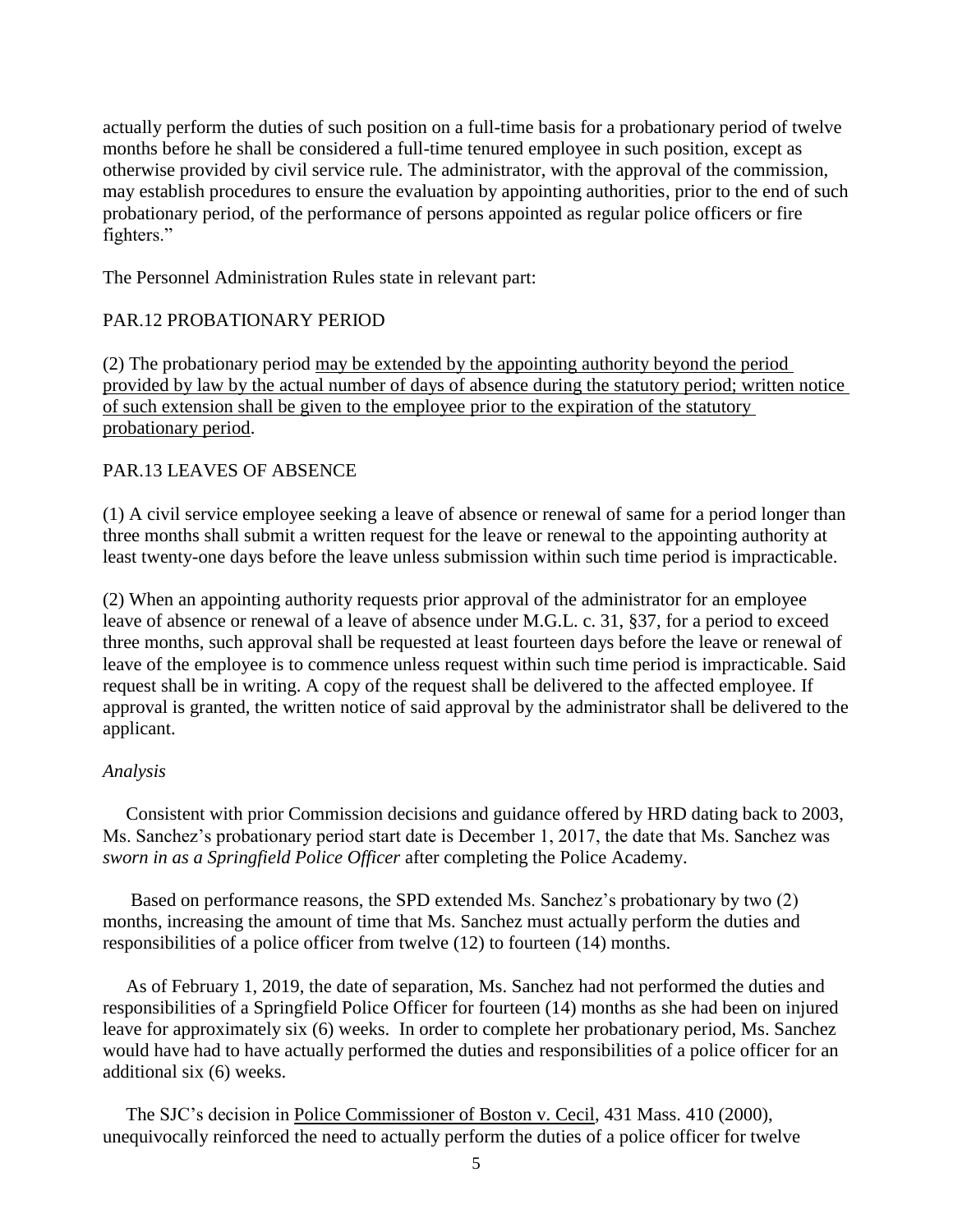months [or, as in this case, fourteen (14) months when the probationary period has been extended] before becoming a permanent, tenured police officer. ("The policy of the statute is to ensure sufficient time for a careful determination whether they are present in sufficient degree." Id. Where s. 61 calls for a newly appointed police officer to "actually perform the duties of such position on a fulltime basis for a probationary period of twelve months" (emphasis added), the intent of the Legislature could not be clearer.")

Further, Section 34 explicitly states that:

"If a full-time civil service employee is unable to work because of illness during the serving of his probationary period, the appointing authority may postpone the serving of such period, provided that such employee has served an amount of time adequate to satisfy the appointing authority that his services should be retained and provided, further, that **such employee shall, upon resuming employment, be required to perform service equal to a full probationary period**." (emphasis added)

 Solely for the purposes of reaching a decision on this motion to dismiss, I accept as true the Appellant's statement that the SPD never notified her that her probationary period was being extended due to her injured leave. In Patterson v. Town of Plymouth, 21 MCSR 650 (2008), a similar issue was raised. The findings in Patterson state that Patterson took a short-term medical leave and that he was not notified that his probationary period was being extended. Based on a full reading of the decision, it appears that Patterson could only be considered tenured if those weeks on leave were credited toward the probationary period. The Commission's analysis in Patterson does not explicitly draw that conclusion, however, and more importantly, the primary issue in Patterson appeared to be when the probationary period *began* --- at the time of being sworn in as a police officer or days later when Patterson worked his first shift.

 The Commission has more squarely addressed the issue of an alleged lack of notice in cases unrelated to performance-related extensions in Andrade v. City of Cambridge, 31 MCSR 90 (2018) (currently pending appeal in Superior Court). In Andrade, the City, approximately six weeks prior to the expiration of Mr. Andrade's probationary period, placed him on paid administrative leave after he was arrested for a domestic assault and battery. Mr. Andrade never returned to performing his duties as a firefighter and the City terminated him several months later. The City never notified Mr. Andrade that this paid administrative leave would interrupt his probationary period.

In Andrade, the Commission concluded:

"That leaves the more substantive issue of whether the City's failure to extend Mr. Andrade's probationary period under Section 34 resulted in Mr. Andrade becoming a tenured employee, notwithstanding the requirement in Section 61 that firefighters must perform the duties of the position for twelve months before obtaining tenure.

While it is true that, in Cecil, the Boston Police Department extended Cecil's probationary period under Section 34, pending an internal investigation, the SJC's decision, when read in its entirety, emphasizes the Legislature's clear intent on ensuring that firefighters and police officers *actually perform the duties of the position for twelve months* prior to obtaining tenure stating: